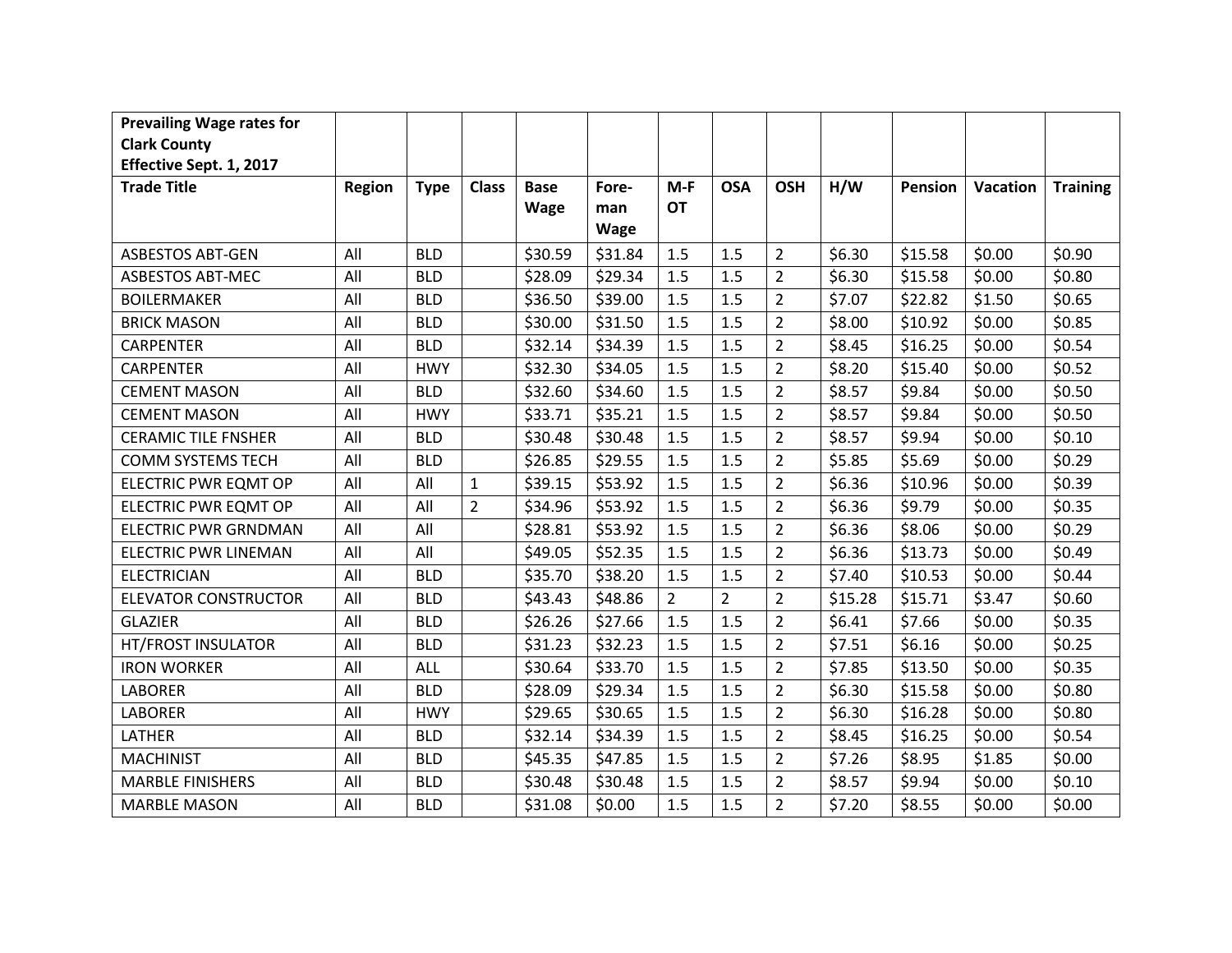| <b>MILLWRIGHT</b>         | All | <b>BLD</b>     |                | \$31.74 | \$33.99 | 1.5            | 1.5            | $\overline{2}$ | \$8.45 | \$17.11 | \$0.00 | \$0.54 |
|---------------------------|-----|----------------|----------------|---------|---------|----------------|----------------|----------------|--------|---------|--------|--------|
| <b>MILLWRIGHT</b>         | All | <b>HWY</b>     |                | \$33.58 | \$35.33 | $1.5\,$        | 1.5            | $\overline{2}$ | \$8.20 | \$16.67 | \$0.00 | \$0.52 |
| <b>OPERATING ENGINEER</b> | All | <b>ALL</b>     | $\mathbf{1}$   | \$41.00 | \$42.00 | 1.5            | 1.5            | $\overline{2}$ | \$9.00 | \$10.35 | \$0.00 | \$1.00 |
| <b>OPERATING ENGINEER</b> | All | <b>ALL</b>     | $\overline{2}$ | \$40.00 | \$42.00 | 1.5            | 1.5            | $\overline{2}$ | \$9.00 | \$10.35 | \$0.00 | \$1.00 |
| <b>OPERATING ENGINEER</b> | All | <b>ALL</b>     | 3              | \$25.35 | \$42.00 | 1.5            | 1.5            | $\overline{2}$ | \$9.00 | \$10.35 | \$0.00 | \$1.00 |
| <b>PAINTER</b>            | All | <b>ALL</b>     |                | \$27.30 | \$28.80 | 1.5            | 1.5            | $\overline{2}$ | \$7.97 | \$11.50 | \$0.00 | \$0.60 |
| PILEDRIVER                | All | <b>BLD</b>     |                | \$33.14 | \$35.39 | 1.5            | 1.5            | $\overline{2}$ | \$8.45 | \$16.25 | \$0.00 | \$0.54 |
| PILEDRIVER                | All | <b>HWY</b>     |                | \$33.30 | \$35.05 | 1.5            | 1.5            | $\overline{2}$ | \$8.20 | \$15.40 | \$0.00 | \$0.52 |
| <b>PIPEFITTER</b>         | All | All            |                | \$37.03 | \$39.81 | 1.5            | 1.5            | $\overline{2}$ | \$7.05 | \$6.63  | \$0.00 | \$0.70 |
| <b>PLASTERER</b>          | All | <b>BLD</b>     |                | \$32.35 | \$34.35 | 1.5            | 1.5            | $\overline{2}$ | \$8.57 | \$11.75 | \$0.00 | \$0.50 |
| PLUMBER                   | All | All            |                | \$37.03 | \$39.81 | 1.5            | 1.5            | $\overline{2}$ | \$7.05 | \$6.63  | \$0.00 | \$0.70 |
| <b>ROOFER</b>             | All | <b>BLD</b>     |                | \$30.50 | \$32.00 | 1.5            | 1.5            | $\overline{2}$ | \$9.25 | \$8.43  | \$1.00 | \$0.24 |
| SHEETMETAL WORKER         | All | <b>BLD</b>     |                | \$33.00 | \$34.65 | 1.5            | 1.5            | $\overline{2}$ | \$8.55 | \$8.99  | \$0.00 | \$1.05 |
| <b>SPRINKLER FITTER</b>   | All | <b>BLD</b>     |                | \$37.12 | \$39.87 | 1.5            | 1.5            | 2              | \$8.42 | \$8.50  | \$0.00 | \$0.35 |
| <b>STONE MASON</b>        | All | <b>BLD</b>     |                | \$30.00 | \$31.50 | 1.5            | 1.5            | $\overline{2}$ | \$8.00 | \$10.92 | \$0.00 | \$0.85 |
| <b>TERRAZZO FINISHER</b>  | All | <b>BLD</b>     |                | \$30.48 | \$30.48 | 1.5            | 1.5            | $\overline{2}$ | \$8.57 | \$9.94  | \$0.00 | \$0.10 |
| <b>TERRAZZO MASON</b>     | All | <b>BLD</b>     |                | \$31.98 | \$31.98 | 1.5            | 1.5            | $\overline{2}$ | \$8.57 | \$9.94  | \$0.00 | \$0.10 |
| <b>TILE LAYER</b>         | All | <b>BLD</b>     |                | \$30.70 | \$32.95 | 1.5            | 1.5            | $\overline{2}$ | \$8.00 | \$13.65 | \$0.00 | \$0.52 |
| <b>TILE MASON</b>         | All | <b>BLD</b>     |                | \$31.08 | \$0.00  | 1.5            | 1.5            | $\overline{2}$ | \$7.20 | \$8.55  | \$0.00 | \$0.00 |
| <b>TRUCK DRIVER</b>       | All | All            | $\mathbf{1}$   | \$28.95 | \$0.00  | 1.5            | 1.5            | $\overline{2}$ | \$9.30 | \$2.90  | \$0.00 | \$0.25 |
| <b>TRUCK DRIVER</b>       | All | All            | $\overline{2}$ | \$29.35 | \$0.00  | 1.5            | 1.5            | $\overline{2}$ | \$9.30 | \$2.90  | \$0.00 | \$0.25 |
| <b>TRUCK DRIVER</b>       | All | All            | 3              | \$29.55 | \$0.00  | 1.5            | 1.5            | $\overline{2}$ | \$9.30 | \$2.90  | \$0.00 | \$0.25 |
| <b>TRUCK DRIVER</b>       | All | All            | 4              | \$29.80 | \$0.00  | 1.5            | 1.5            | $\overline{2}$ | \$9.30 | \$2.90  | \$0.00 | \$0.25 |
| <b>TRUCK DRIVER</b>       | All | All            | 5              | \$30.55 | \$0.00  | 1.5            | 1.5            | $\overline{2}$ | \$9.30 | \$2.90  | \$0.00 | \$0.25 |
| <b>TRUCK DRIVER</b>       | All | O&C            | $\mathbf{1}$   | \$23.16 | \$0.00  | 1.5            | 1.5            | $\overline{2}$ | \$9.30 | \$2.90  | \$0.00 | \$0.25 |
| <b>TRUCK DRIVER</b>       | All | O&C            | $\overline{2}$ | \$23.48 | \$0.00  | 1.5            | 1.5            | $\overline{2}$ | \$9.30 | \$2.90  | \$0.00 | \$0.25 |
| <b>TRUCK DRIVER</b>       | All | <b>O&amp;C</b> | 3              | \$23.64 | \$0.00  | 1.5            | 1.5            | $\overline{2}$ | \$9.30 | \$2.90  | \$0.00 | \$0.25 |
| <b>TRUCK DRIVER</b>       | All | <b>O&amp;C</b> | 4              | \$23.84 | \$0.00  | 1.5            | 1.5            | $\overline{2}$ | \$9.30 | \$2.90  | \$0.00 | \$0.25 |
| <b>TRUCK DRIVER</b>       | All | O&C            | 5              | \$24.44 | \$0.00  | 1.5            | 1.5            | $\overline{2}$ | \$9.30 | \$2.90  | \$0.00 | \$0.25 |
| <b>TUCKPOINTER</b>        | All | <b>BLD</b>     |                | \$29.81 | \$31.31 | $\overline{2}$ | $\overline{2}$ | $\overline{2}$ | \$7.20 | \$10.61 | \$0.00 | \$0.85 |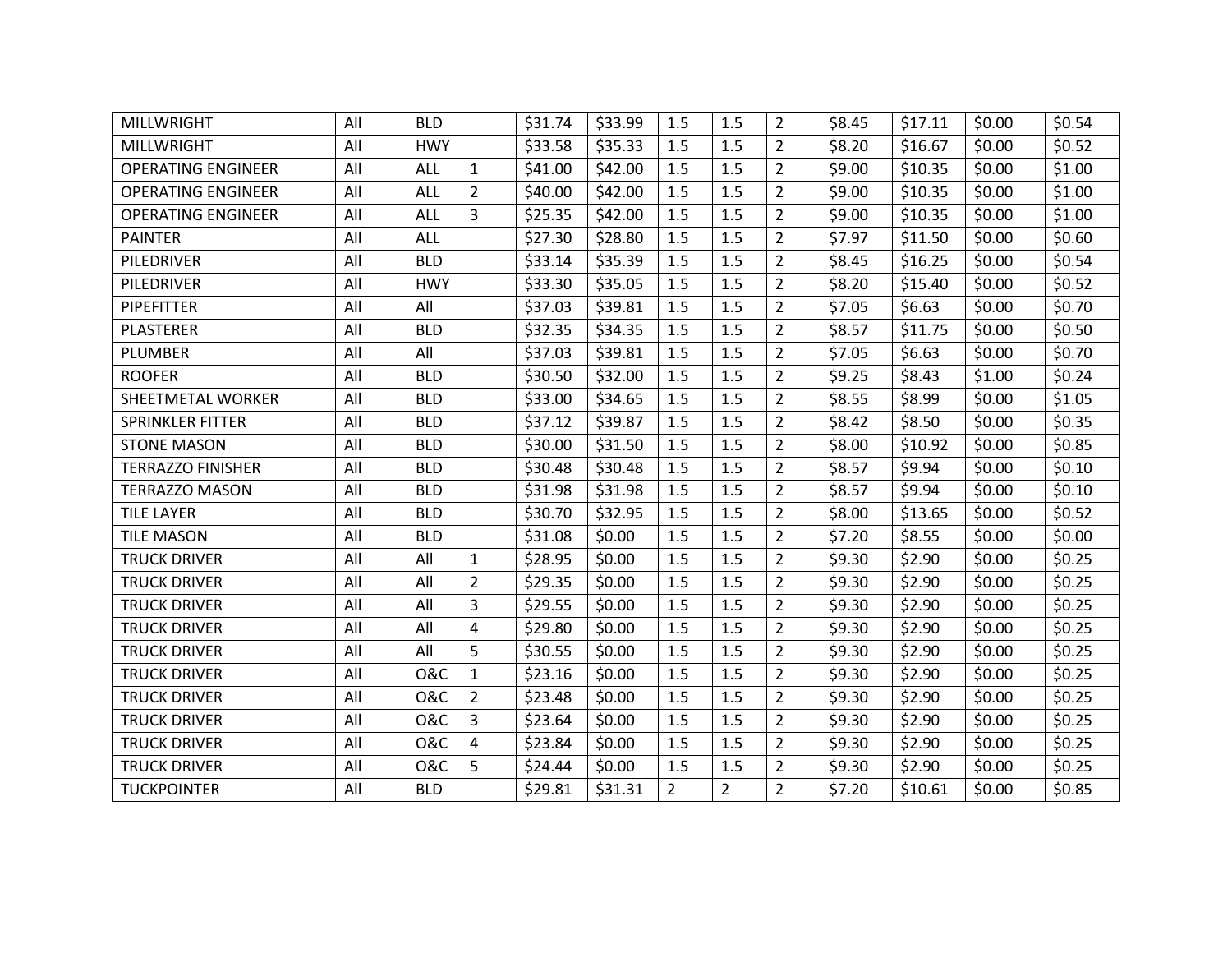### **Legend**

**M-F OT** Unless otherwise noted, OT pay is required for any hour greater than 8 worked each day, Mon through Fri. The number listed is the multiple of the base wage.

**OSA** Overtime pay required for every hour worked on Saturdays

**OSH** Overtime pay required for every hour worked on Sundays and Holidays

**H/W** Health/Welfare benefit

# Explanations CLARK COUNTY

The following list is considered as those days for which holiday rates of wages for work performed apply: New Years Day, Memorial Day, Fourth of July, Labor Day, Thanksgiving Day, Christmas Day and Veterans Day in some classifications/counties. Generally, any of these holidays which fall on a Sunday is celebrated on the following Monday. This then makes work performed on that Monday payable at the appropriate overtime rate for holiday pay. Common practice in a given local may alter certain days of celebration. If in doubt, please check with IDOL.

Oil and chip resealing (O&C) means the application of road oils and liquid asphalt to coat an existing road surface, followed by application of aggregate chips or gravel to coated surface, and subsequent rolling of material to seal the surface.

# EXPLANATION OF CLASSES

ASBESTOS - GENERAL - removal of asbestos material/mold and hazardous materials from any place in a building, including mechanical systems where those mechanical systems are to be removed. This includes the removal of asbestos materials/mold and hazardous materials from ductwork or pipes in a building when the building is to be demolished at the time or at some close future date.

ASBESTOS - MECHANICAL - removal of asbestos material from mechanical systems, such as pipes, ducts, and boilers, where the mechanical systems are to remain.

# CERAMIC TILE FINISHER, MARBLE FINISHER, TERRAZZO FINISHER

Assisting, helping or supporting the tile, marble and terrazzo mechanic by performing their historic and traditional work assignments required to complete the proper installation of the work covered by said crafts. The term "Ceramic" is used for naming the classification only and is in no way a limitation of the product handled. Ceramic takes into consideration most hard tiles.

# COMMUNICATION SYSTEMS TECHNICIAN

Installation, operation, inspection, maintenance, repair, and service of radio, television, recording, voice sound and vision production and reproduction apparatus, equipment and appliances used for domestic, commercial, education, entertainment and private telephone systems.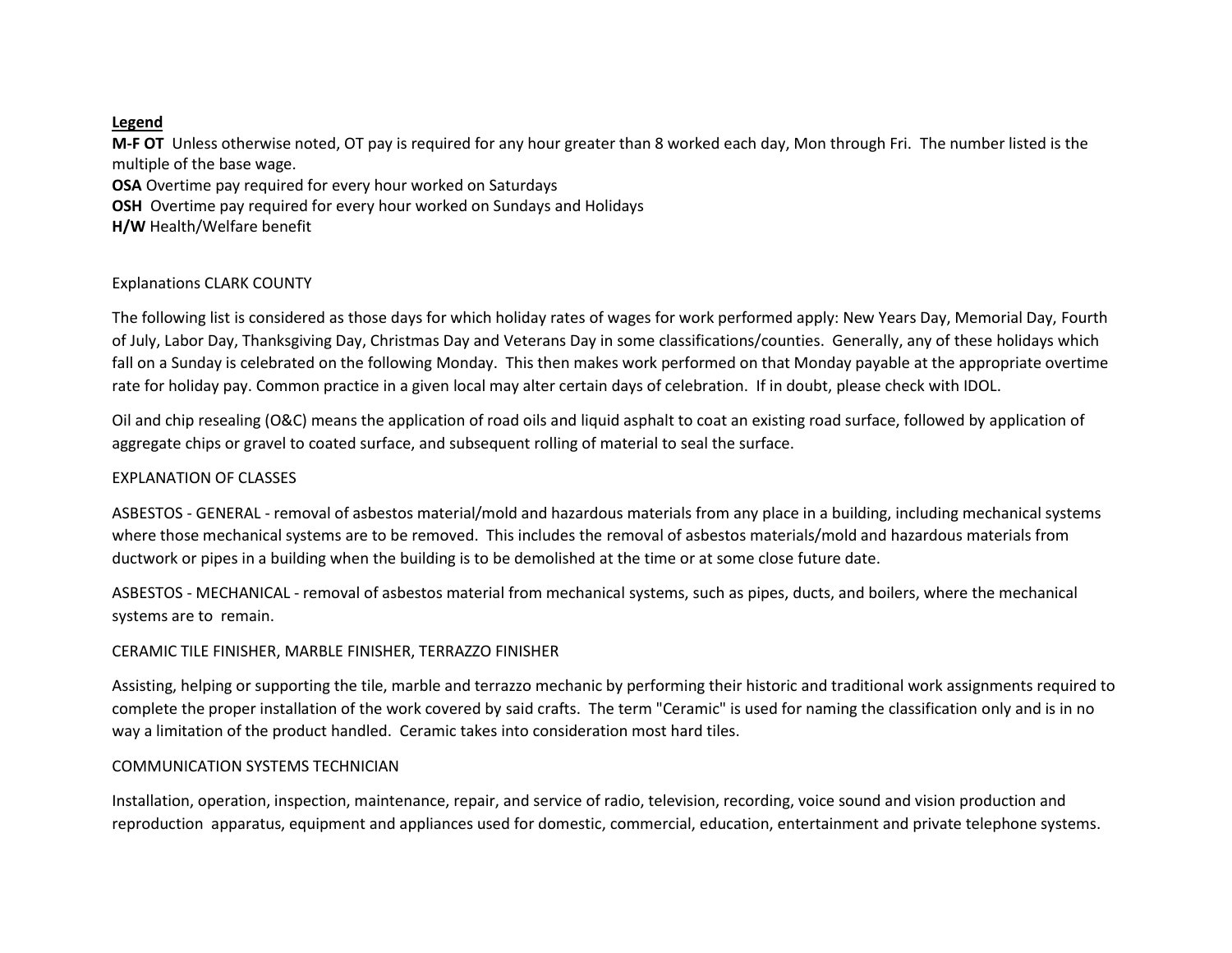#### ELECTRIC POWER LINEMAN

Construction, maintenance and dismantling of overhead and underground electric power lines, including high voltage pipe type cable work, and associated structures and equipment.

ELECTRIC POWER EQUIPMENT OPERATOR - CLASS 1

Operation of all crawler type equipment D-4 and larger from the ground to assist the Electric Power Linemen in performing their duties.

### ELECTRIC POWER EQUIPMENT OPERATORS - CLASS 2

Operation of all other equipment from the ground to assist the Electric Power Linemen in performing their duties.

### ELECTRIC POWER GROUNDMAN

Applies to workers who assist the Electric Power Lineman from the ground.

TRUCK DRIVER - BUILDING, HEAVY AND HIGHWAY CONSTRUCTION Class 1. Drivers on 2 axle trucks hauling less than 9 ton. Air compressor and welding machines and brooms, including those pulled by separate units, truck driver helpers, warehouse employees, mechanic helpers, greasers and tiremen, pickup trucks when hauling materials, tools, or workers to and from and on-the-job site, and fork lifts up to 6,000 lb. capacity.

Class 2. Two or three axle trucks hauling more than 9 ton but hauling less than 16 ton. A-frame winch trucks, hydrolift trucks, vactor trucks or similar equipment when used for transportation purposes. Fork lifts over 6,000 lb. capacity, winch trucks, four axle combination units, and ticket writers.

Class 3. Two, three or four axle trucks hauling 16 ton or more. Drivers on water pulls, articulated dump trucks, mechanics and working forepersons, and dispatchers. Five axle or more combination units.

Class 4. Low Boy and Oil Distributors.

Class 5. Drivers who require special protective clothing while employed on hazardous waste work.

#### TRUCK DRIVER - OIL AND CHIP RESEALING ONLY.

This shall encompass laborers, workers and mechanics who drive contractor or subcontractor owned, leased, or hired pickup, dump, service, or oil distributor trucks. The work includes transporting materials and equipment (including but not limited to, oils, aggregate supplies, parts, machinery and tools) to or from the job site; distributing oil or liquid asphalt and aggregate; stock piling material when in connection with the actual oil and chip contract. The Truck Driver (Oil & Chip Resealing) wage classification does not include supplier delivered materials.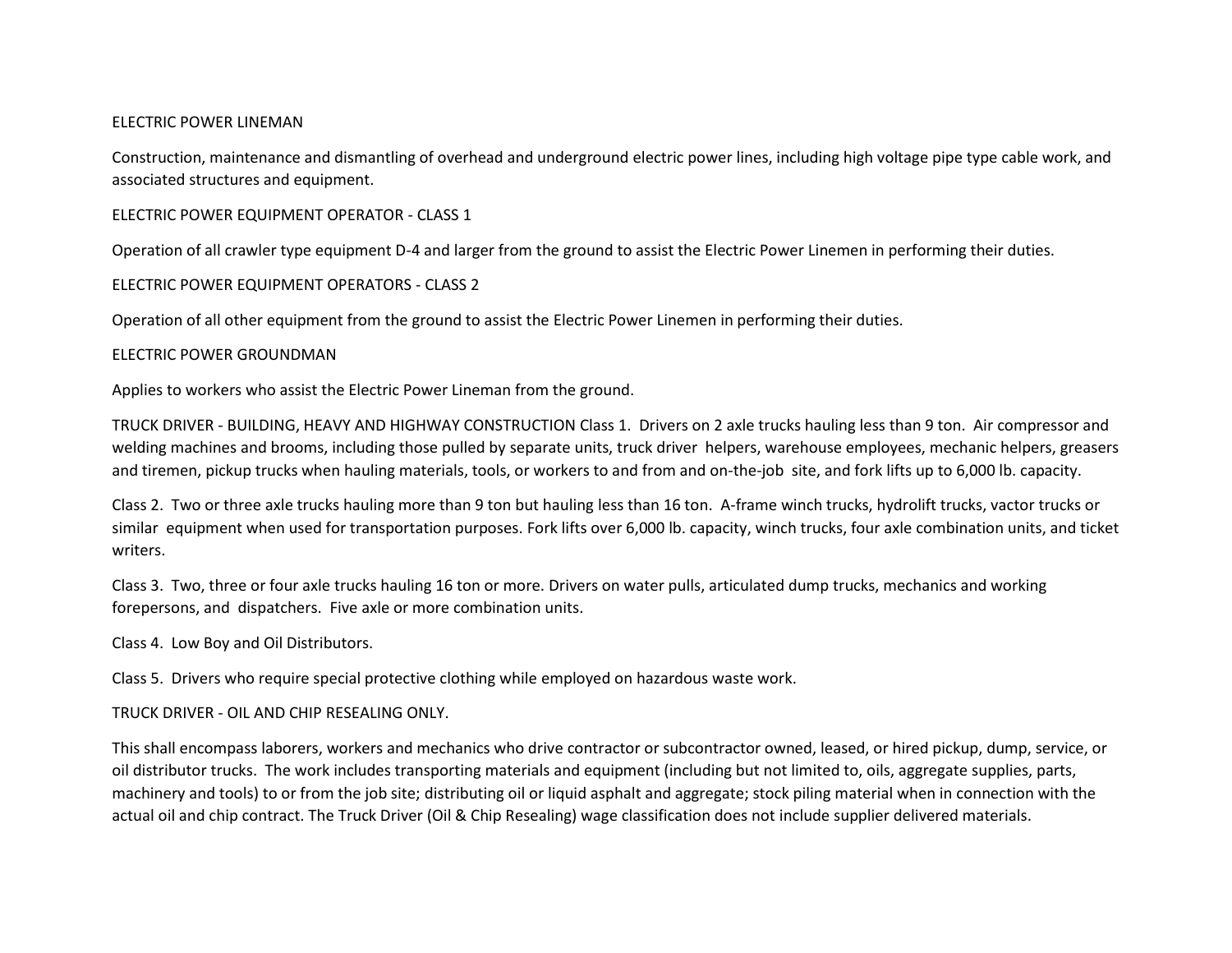OPERATING ENGINEERS - BUILDING, HEAVY AND HIGHWAY CONSTRUCTION Class 1. Draglines, Derricks, Shovels, Gradalls, Mechanics, Tractor Highlift, Tournadozer, Concrete Mixers with Skip, Tournamixer, Two Drum Machine, One Drum Hoist with Tower or Boom, Cableways, Tower Machines, Motor Patrol, Boom Tractor, Boom or Winch Truck, Winch or Hydraulic Boom Truck, Tournapull, Tractor Operating Scoops, Bulldozer, Push Tractor, Asphalt Planer, Finishing Machine on Asphalt, Large Rollers on Earth, Rollers on Asphalt Mix, Ross Carrier or similar Machine, Gravel Processing Machine, Asphalt Plant Engineer, Paver Operator, Dredging Equipment, or Dredge Engineer, or Dredge Operator, Central Mix Plant Engineer, CMI or similar type machine, Concrete Pump, Truck or Skid Mounted, Engineer or Rock Crusher Plant, Concrete Plant Engineer, Ditching Machine with dual attachment, Tractor Mounted Loaders, Hydro Crane, Standard or Dinkey Locomotives, Scoopmobiles, Euclid Loader, Soil Cement Machine, Back Filler, Elevating Machine, Power Blade, Drilling Machine, including Well Testing, Caissons, Shaft or any similar type drilling machines, Motor Driven Paint Machine, Pipe Cleaning Machine, Pipe Wrapping Machine, Pipe Bending Machine, Apsco Paver, Boring Machine, (Head Equipment Greaser), Barber-Greene Loaders, Formless Paver, (Well Point System), Concrete Spreader, Hydra Ax, Span Saw, Marine Scoops, Brush Mulcher, Brush Burner, Mesh Placer, Tree Mover, Helicopter Crew (3), Piledriver-Skid or Crawler, Stump Remover, Root Rake, Tug Boat Operator, Refrigerating Machine, Freezing Operator, Chair Cart- Self-Propelled, Hydra Seeder, Straw Blower, Power Sub Grader, Bull Float, Finishing Machine, Self-Propelled Pavement Breaker, Lull (or similar type Machine), Two Air Compressors, Compressors hooked in Manifold, Chip Spreader, Mud Cat, Sull-Air, Fork Lifts (except when used for landscaping work), Soil Stabilizer (Seaman Tiller, Bo Mag, Rago Gator, and similar types of equipment), Tube Float, Spray Machine, Curing Machine, Concrete or Asphalt Milling Machine, Snooper Truck-Operator, Backhoe, Farm Tractors (with attachments), 4 Point Lift System (Power Lift or similar type), Skid-Steer (Bob Cat or similar type), Wrecking Shears, Water Blaster.

Class 2. Concrete Mixers without Skips, Rock Crusher, Ditching Machine under 6', Curbing Machine, One Drum Machines without Tower or Boom, Air Tugger, Self-Propelled Concrete Saw, Machine Mounted Post Hole Digger, two to four Generators, Water Pumps or Welding Machines, within 400 feet, Air Compressor 600 cu. ft. and under, Rollers on Aggregate and Seal Coat Surfaces, Fork Lift (when used for landscaping work), Concrete and Blacktop Curb Machine, One Water Pump, Oilers, Air Valves or Steam Valves, One Welding Machine, Truck Jack, Mud Jack, Gunnite Machine, House Elevators when used for hoisting material, Engine Tenders, Fireman, Wagon Drill, Flex Plane, Conveyor, Siphons and Pulsometer, Switchman, Fireman on Paint Pots, Fireman on Asphalt Plants, Distributor Operator on Trucks, Tampers, Self-Propelled Power Broom, Striping Machine (motor driven), Form Tamper, Bulk Cement Plant, Equipment Greaser, Deck Hands, Truck Crane Oiler-Driver, Cement Blimps, Form Grader, Temporary Heat, Throttle Valve, Super Sucker (and similar type of equipment).

Class 3. Power Cranes, Truck or Crawler Crane, Rough Terrain Crane (Cherry Picker), Tower Crane, Overhead Crane.

#### Other Classifications of Work:

For definitions of classifications not otherwise set out, the Department generally has on file such definitions which are available. If a task to be performed is not subject to one of the classifications of pay set out, the Department will upon being contacted state which neighboring county has such a classification and provide such rate, such rate being deemed to exist by reference in this document. If no neighboring county rate